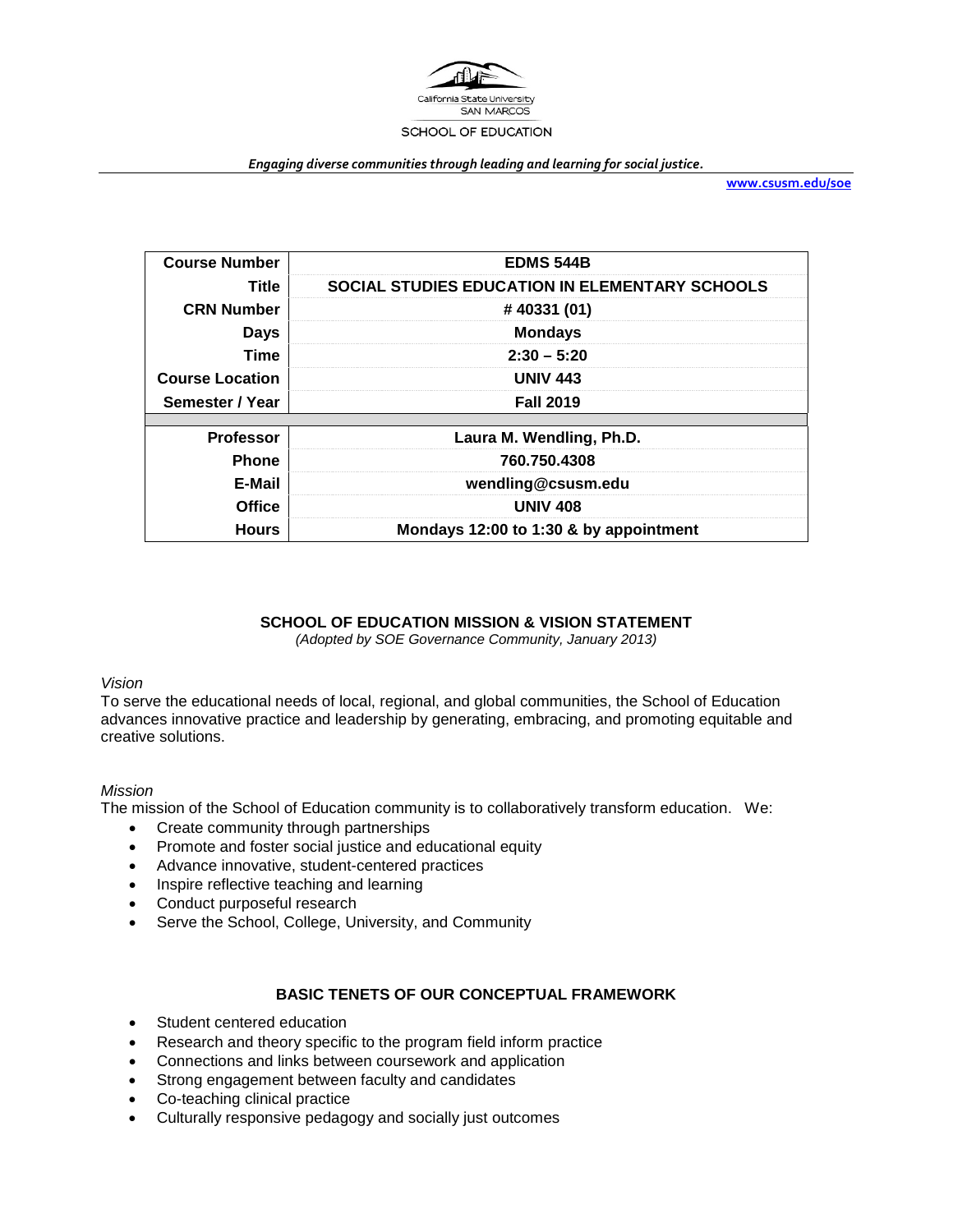# **COURSE DESCRIPTION**

## *Children are the messages we will send to a time we will never see… Neil Postman*

Catalog: Focuses on curriculum development, methods, techniques, materials, planning, organization, and assessment in social studies. The integration of curricular areas is addressed. Methods of cross-cultural language and academic development will be integrated into the course. *Requires participation/ observation in the public schools.*

*Wendling:* This course will introduce prospective elementary school teachers to the theoretical concepts, instructional methods and materials used in social studies education to engage students in higher-level thinking through cognitive and affective involvement. The broad emphasis of this course will focus on curriculum development, methods, techniques, materials, planning, organization, and assessment in social studies. The integration of curricular areas is addressed. Methods of cross-cultural language and academic development will be integrated into the course. A secondary focus will be on the effective infusion of the arts (dance, music, fine arts, and drama) into the curriculum.

Social studies is perhaps **the** most important part of the school curriculum because it not only brings together basic tools (such as the 3 Rs) but it **utilizes them authentically**. In the social studies we wrestle with crucial questions: What kind of society do we want to have? What is a "good citizen"? What is fair? How can we create better ways of living together? Our role as educators is to help students develop responsible and thoughtful ways of thinking, believing and acting.

As your instructor, I am committed to modeling reflective and transparent teaching in order to assist you in successfully achieving the goals of this course.

## **Course Prerequisites**

Admission to the Multiple Subject Teacher Credential Program.

## **Course Objectives and Learning Outcomes** (CLOs)

As a result of this course, you will be able to:

1) apply the California History/Social Science and Visual/Performing Arts Frameworks (Standards) -- with consideration of Common Core -- to the classroom experience;

2) understand the value of incorporating primary source materials, the arts & visual literacy, and oral history methods into social studies instruction;

3) become aware of the multitude of community resources available to teachers and the ways in which these resources can be used to strengthen the social studies program;

4) design lessons / units that are grade level and developmentally appropriate, that utilize primary source materials, that infuse the arts as well as multicultural/lingual perspectives, and that address the needs of diverse learners;

5) design curricula that reflect a variety of instructional strategies and that develop children's higher-level thinking skills through active participation;

6) more deeply appreciate the social sciences, history and the arts as essential fields of study – and know how to make this content relevant to children's lives.

## **Credit Hour Policy Statement**

Students are expected to spend a minimum of two hours outside of the classroom each week for each unit of credit engaged in learning.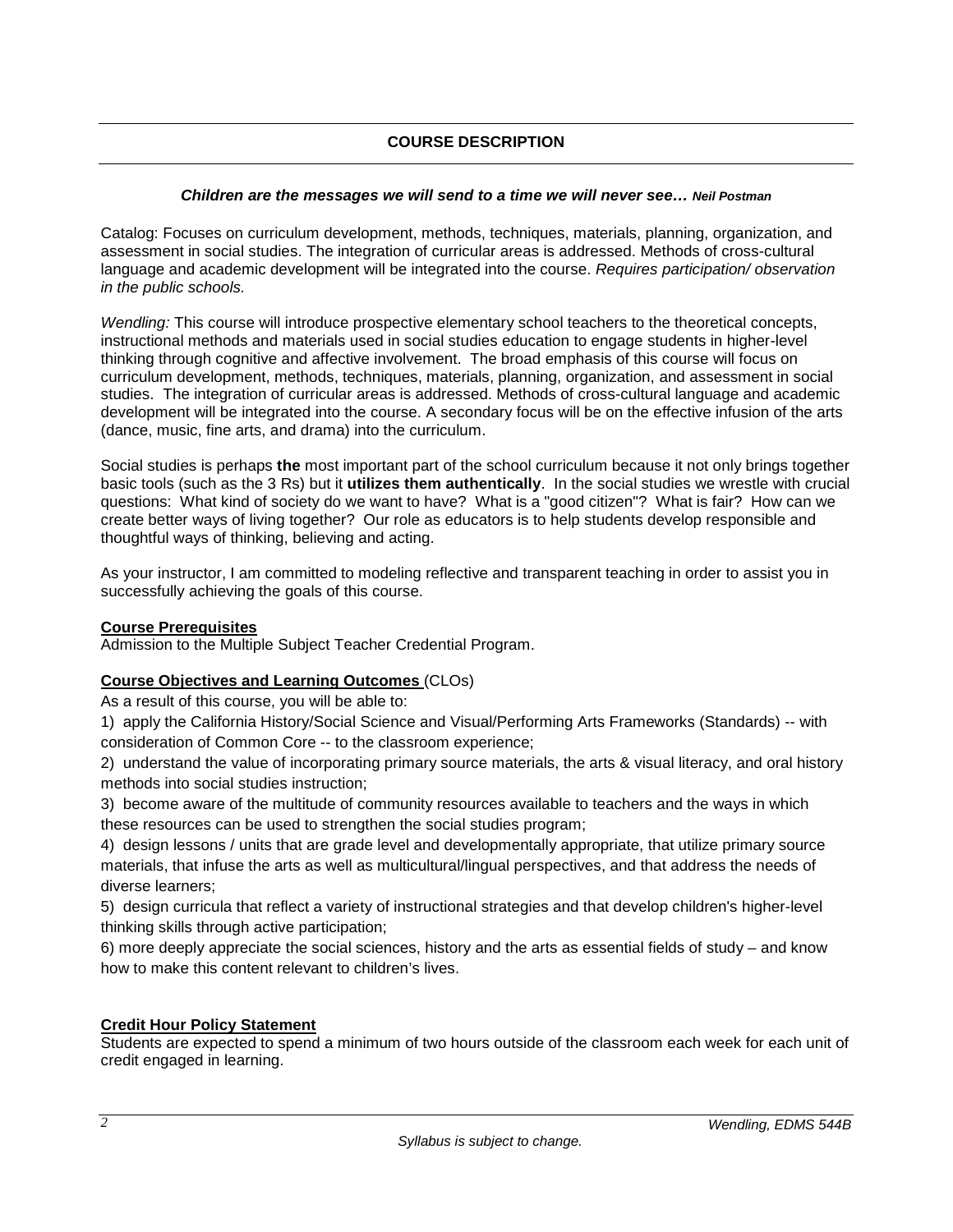## **REQUIRED TEXTS**

- Lee, John. (2008). Visualizing Elementary Social Studies Methods. John Wiley & Sons, Inc. ISBN: 978-0-471-72066-9 (available from our bookstore and online sellers)
- CSDE. (2016). History-Social Science Framework (for California Public Schools K-12). Sacramento, CA. Access online at:<https://www.cde.ca.gov/ci/hs/cf/hssframework.asp>
- CSDE. (2004) Visual and Performing Arts Framework (for California Public Schools K-12) Sacramento, CA. Access online at:<http://www.cde.ca.gov/ci/cr/cf/documents/vpaframewrk.pdf>
- CSDE. (2013) California Common Core Standards: English Language Arts and Literacy in History/Social Studies, Science, and Technical Subjects (for California Public Schools K-12) Access online at<http://www.cde.ca.gov/re/cc/>

*-- Additional readings/handouts provided by the instructor will be required and available on Cougar Courses.*

#### **Professionalism – Dispositions**

Because this course is part of an accredited program that leads to professional certification, students are expected to demonstrate behavior consistent with a professional career. Lack of professionalism in any of the following areas will alter the final grade:

1. Attend all class meetings. If you miss a class session, please notify the instructor in writing (email) as soon as possible. Absences do not change assignment due dates. See the Attendance Policy – page 6 - for this course.

2. Arrive on time just as you would at a school site. Late arrivals to and early departures from class of more than 15 minutes will count as an absence.

3. Prepare carefully for class. Be ready to discuss readings and assignments thoughtfully. All voices are valued in our classroom community. Please be sure we get to hear your thoughts on the topics we cover. This is important for your professionalism grade.

4. Complete assignments on time. Late assignments will receive a 20% reduction in points for each day late. Occasionally a student/group may be asked to revise an assignment. If so, the revised work must be submitted no later than one week after it was returned and may not be eligible for full credit. Absences do not change assignment due dates. If you are absent when an assignment is due, you may submit the work via email (except for *Social Studies in You*!) so that it is not considered late. I will confirm receipt of emailed assignments.

5. Interact professionally and collaborate responsibly with your colleagues and professor. Teacher education is a professional preparation program and teacher candidates will be expected to adhere to standards of dependability, academic honesty and writing achievement. In short, please do your part to promote a healthy, happy, productive social environment.

**Also, you are welcome to use an electronic device in class. However, it is expected that you will use the technology for class related activity. Save checking emails or other personal use for breaks and time outside of class. This applies to cell phones as well. Lack of respect in this regard will significantly impact your professionalism grade.**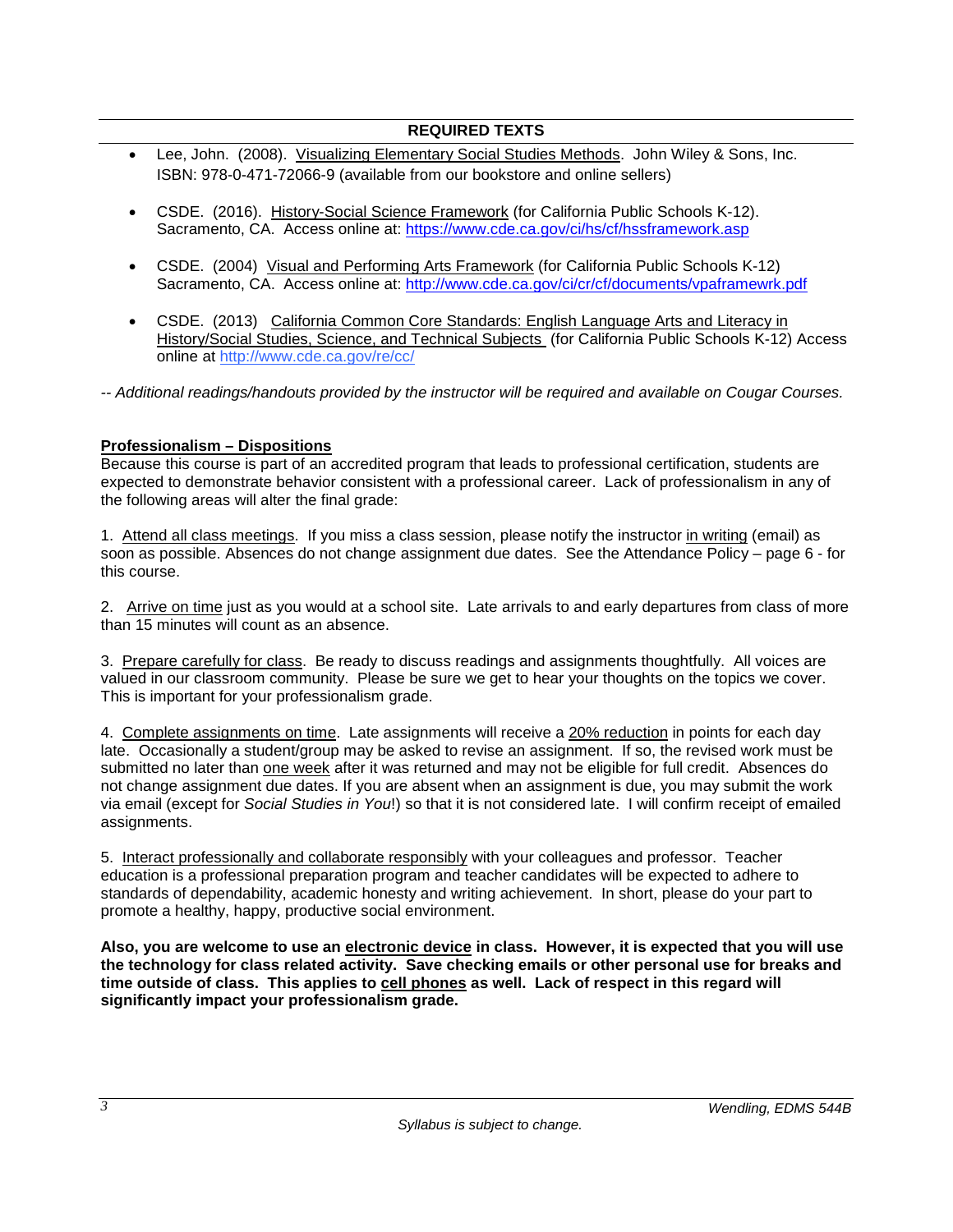# **Authorization to Teach English Learners**

This credential program has been specifically designed to prepare teachers for the diversity of languages often encountered in California public school classrooms. The authorization to teach English learners is met through the infusion of content and experiences within the credential program, as well as additional coursework. Candidates successfully completing this program receive a credential with authorization to teach English learners. *(Approved by CCTC in SB 2042 Program Standards, August 02)*

# **Teacher Performance Expectation (TPE) Competencies**

The course objectives, assignments, and assessments have been aligned with the CTC standards for the Multiple Subject Credential. This course is designed to help teachers seeking a California teaching credential to develop the skills, knowledge, and attitudes necessary to assist schools and districts in implementing effective programs for all students. The successful candidate will be able to merge theory and practice in order to realize a comprehensive and extensive educational program for all students. You will be required to formally address the following TPEs in this course:

## **TPE1. Engaging and Supporting All Students in Learning. Beginning teachers:**

**1.3** Connect subject matter to real-life contexts and provide active learning experiences to engage student interest, support student motivation, and allow students to extend their learning.

**1.5** Promote students' critical and creative thinking and analysis through activities that provide opportunities for inquiry, problem solving, responding to and framing meaningful questions, and reflection.

**1.6** Provide a supportive learning environment for students' first and/or second language acquisition by using research-based instructional approaches, including focused English Language Development, Specially Designed Academic Instruction in English (SDAIE), scaffolding across content areas, and structured English immersion, and demonstrate an understanding of the difference among students whose only instructional need is to acquire Standard English proficiency, students who may have an identified disability affecting their ability to acquire Standard English proficiency, and students who may have both a need to acquire Standard English proficiency and an identified disability.

**1.7** Provide students with opportunities to access the curriculum by incorporating the visual and performing arts, as appropriate to the content and context of learning.

**1.8** Monitor student learning and adjust instruction while teaching so that students continue to be actively engaged in learning

## **TPE 2: Creating and Maintaining Effective Environments for Student Learning. Beginning teachers:**

**2.2** Create learning environments (i.e., traditional, blended, and online) that promote productive student learning, encourage positive interactions among students, reflect diversity and multiple perspectives, and are culturally responsive.

**2.5** Maintain high expectations for learning with appropriate support for the full range of students in the classroom.

## **TPE 3: Understanding and Organizing Subject Matter for Student Learning. Beginning teachers:**

**3.1** Demonstrate knowledge of subject matter, including the adopted California State Standards and curriculum frameworks.

**3.2** Use knowledge about students and learning goals to organize the curriculum to facilitate student understanding of subject matter, and make accommodations and/or modifications as needed to promote student access to the curriculum

**3.4** Individually and through consultation and collaboration with other educators and members of the larger school community, plan for effective subject matter instruction and use multiple means of representing, expressing, and engaging students to demonstrate their knowledge.

**3.5** Adapt subject matter curriculum, organization, and planning to support the acquisition and use of academic language within learning activities to promote the subject matter knowledge of all students, including the full range of English learners, Standard English learners, students with disabilities, and students with other learning needs in the least restrictive environment.

**3.7** Model and develop digital literacy by using technology to engage students and support their learning, and promote digital citizenship, including respecting copyright law, understanding fair use guidelines and the use of Creative Commons license, and maintaining Internet Security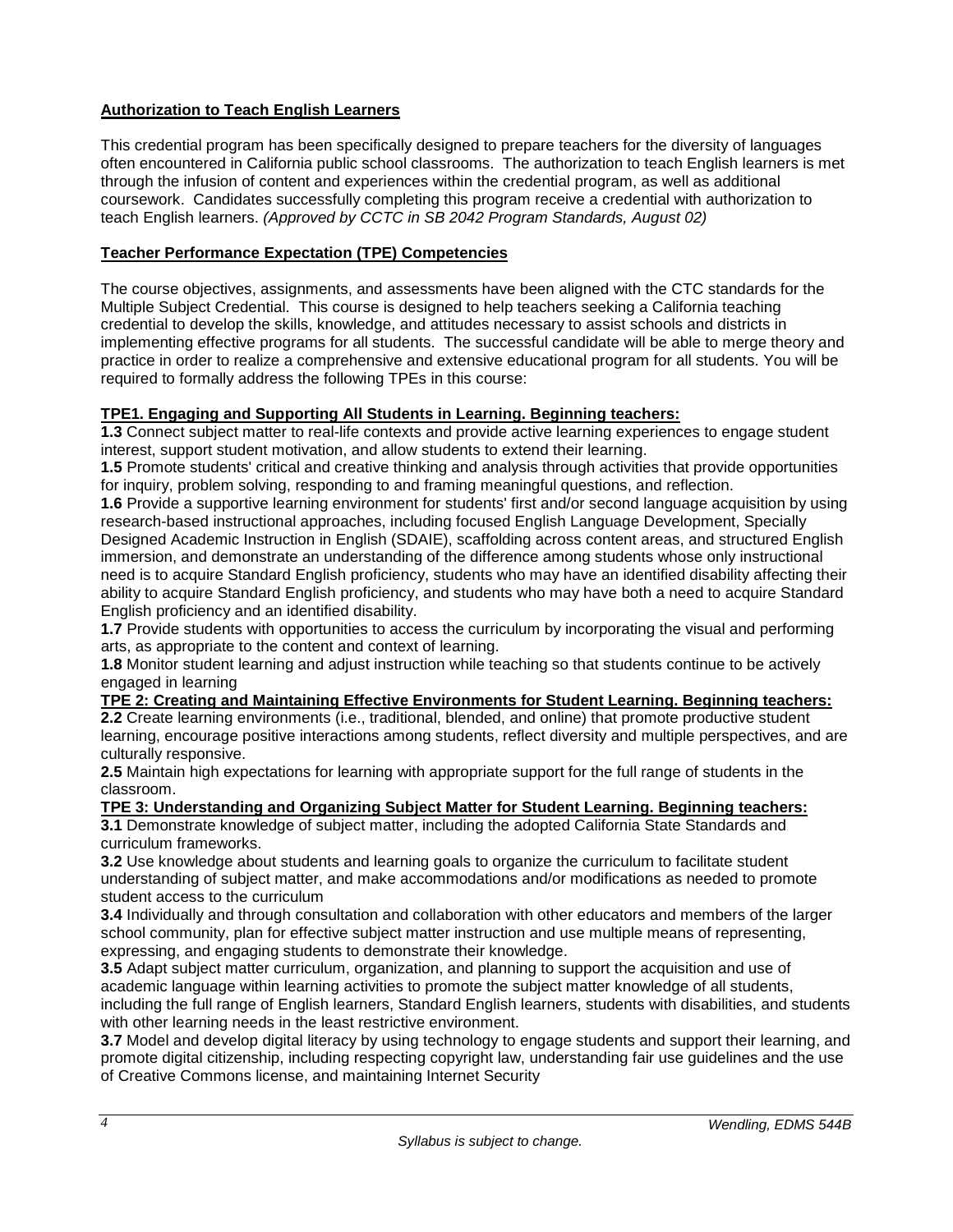## **TPE 4: Planning Instruction and Designing Learning Experiences for All Students. Beginning teachers:**

**4.1** Locate and apply information about students' current academic status, content- and standards-related learning needs and goals, assessment data, language proficiency status, and cultural background for both short-term and long-term instructional planning purposes.

**4.3** Design and implement instruction and assessment that reflects the interconnectedness of academic content areas and related student skills development in literacy, mathematics, science, and other disciplines across the curriculum, as applicable to the subject area of instruction.

**4.4** Plan, design, implement and monitor instruction, making effective use of instructional time to maximize learning opportunities and provide access to the curriculum for all students by removing barriers and providing access through instructional strategies that include:

• appropriate use of instructional technology, including assistive technology;

• applying principles of UDL and MTSS:

• use of developmentally, linguistically, and culturally appropriate learning activities, instructional materials, and resources for all students, including the full range of English learners;

\* appropriate modifications for students with disabilities in the general education classroom;

• opportunities for students to support each other in learning; and

• use of community resources and services as applicable

**4.6** Access resources for planning and instruction, including the expertise of community and school colleagues through in-person or virtual collaboration, co-teaching, coaching, and/or networking.

**4.7** Plan instruction that promotes a range of communication strategies and activity modes between teacher and student and among students that encourage student participation in learning.

**4.8** Use digital tools and learning technologies across learning environments as appropriate to create new content and provide personalized and integrated technology-rich lessons to engage students in learning, promote digital literacy, and offer students multiple means to Preliminary Multiple and Single Subject Credential Program Standards – Adopted December 2015 11 Teaching Performance Expectations (TPEs) – Adopted June 2016 demonstrate their learning.

## **TPE 5: Assessing Student Learning. Beginning teachers:**

**5.1** Apply knowledge of the purposes, characteristics, and appropriate uses of different types of assessments (e.g., diagnostic, informal, formal, progress-monitoring, formative, summative, and performance) to design and administer classroom assessments, including use of scoring rubrics.

## **TPE 6: Developing as a Professional Educator. Beginning teachers:**

**6.1** Reflect on their own teaching practice and level of subject matter and pedagogical knowledge to plan and implement instruction that can improve student learning.

**6.2** Recognize their own values and implicit and explicit biases, the ways in which these values and implicit and explicit biases may positively and negatively affect teaching and learning, and work to mitigate any negative impact on the teaching and learning of students. They exhibit positive dispositions of caring, support, acceptance, and fairness toward all students and families, as well as toward their colleagues.

# **Teacher Performance Assessment**

Beginning July 1, 2008 all California credential candidates must successfully complete a state-approved Teacher Performance Assessment (TPA), as part of the credential program of preparation. This year for ICP the CSUSM credential program will use either the CalTPA (California Teacher Performance Assessment) or the edTPA (Educative Teacher Performance Assessment).

Additionally, to support your success in your credential program and with TPA, SOE classes use common pedagogical language, lesson plans (lesson designs), and unit plans (unit designs).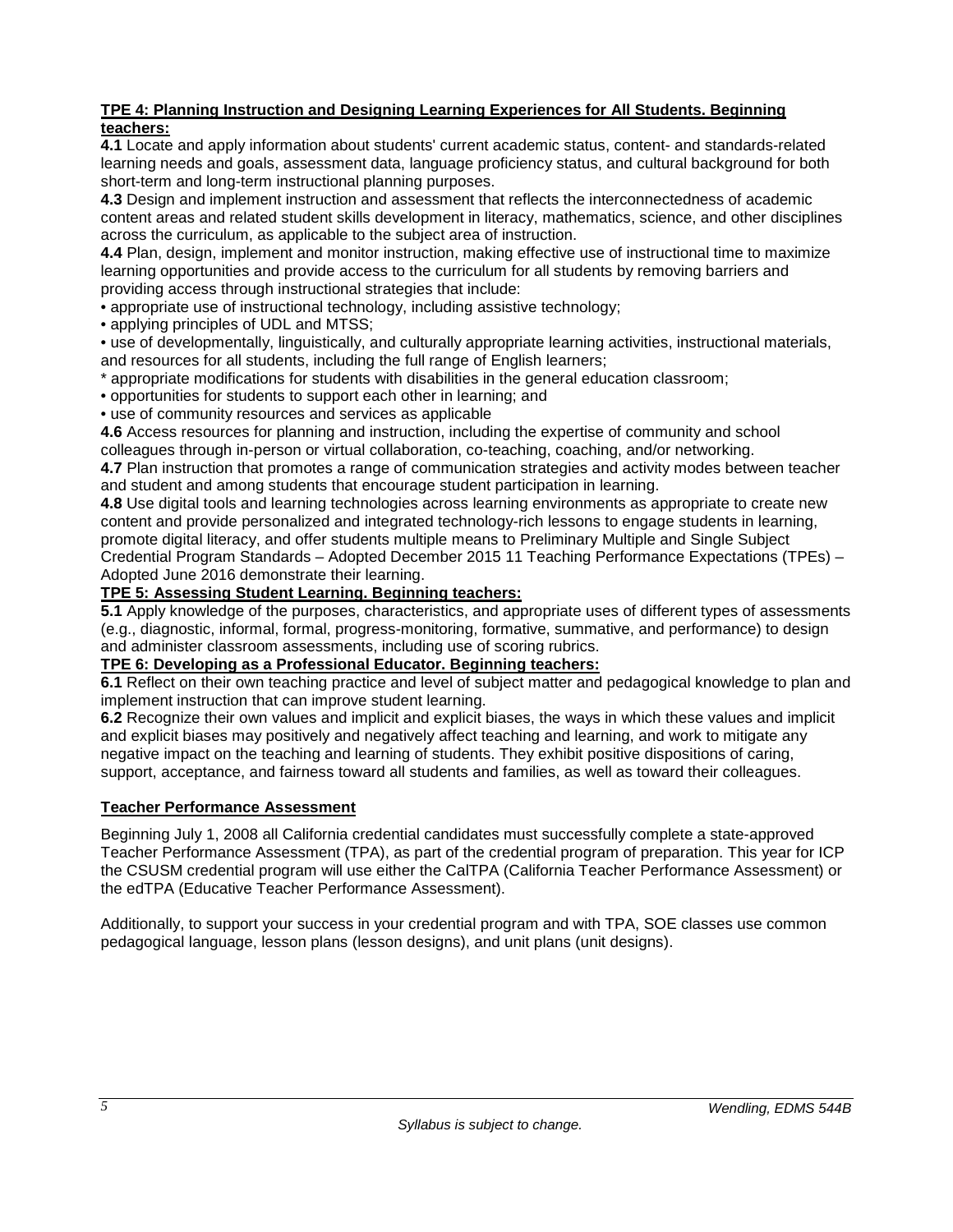## **Expected Dispositions for the Education Profession**

Education is a profession that has, at its core, certain dispositional attributes that must be acquired and developed. Teaching and working with learners of all ages requires not only specific content knowledge and pedagogical skills, but positive attitudes about multiple dimensions of the profession. The School of Education has identified six dispositions that must be evident in teacher candidates: social justice and equity, collaboration, critical thinking, professional ethics, reflective teaching and learning, and life-long learning. These dispositions have observable actions that will be assessed throughout the preparation program. For each dispositional element, there are three levels of performance - *unacceptable*, *initial target*, and *advanced target*. The description and rubric for the three levels of performance offer measurable behaviors and examples.

The assessment is designed to provide candidates with ongoing feedback for their growth in professional dispositions and includes a self-assessment by the candidate. The dispositions and rubric are presented, explained and assessed in one or more designated courses in each program as well as in clinical practice. Based upon assessment feedback candidates will compose a reflection that becomes part of the candidate's Teaching Performance Expectation portfolio. Candidates are expected to meet the level of *initial target* during the program.

In EDMS 544, teacher candidates will engage in active learning each class session, and will be expected to actively participate, collaborate, and demonstrate professionalism at all times. Ask yourself…

- Do you participate in class discussions productively, sharing your knowledge and understandings?
- Do you interact productively with your peers, taking on a variety of roles (leader, follower, etc.)?
- Do you contribute appropriately to group work—do you "do your share"?
- Are you able to accept others' opinions? Are you supportive of others' ideas?
- Do you support your peers during their presentations?
- Can you monitor and adjust your participation to allow for others' ideas to be heard?
- Do you show a positive attitude and disposition towards teaching all students?
- Do you exhibit professional behavior at all times and display a "can do" attitude?

# **GENERAL CONSIDERATIONS**

## **School of Education Attendance Policy**

Due to the dynamic and interactive nature of courses in the School of Education, all candidates (course participants) are expected to attend all classes and participate actively. At a minimum, candidates (course participants) must attend more than 80% of class time, or s/he may not receive a passing grade for the course at the discretion of the instructor. Individual instructors may adopt more stringent attendance requirements. Should the candidate (course participants) have extenuating circumstances, s/he should contact the instructor as soon as possible. *(Adopted by the COE Governance Community, December, 1997).*

**For this class,** you may miss one class session without penalty to your grade.If you are absent 2 class sessions, your highest possible grade is a "B." If you are absent 3 class sessions, your highest possible grade is a "C+." Late arrivals and early departures of more than 15 minutes will count as an absence. Please email your instructor if you will be absent or late. Keep in mind that absences do not change assignment due dates.

## **Policy on Late/Missed Work**

Refer to #1 & #4 under "Professionalism – Dispositions" – page 3.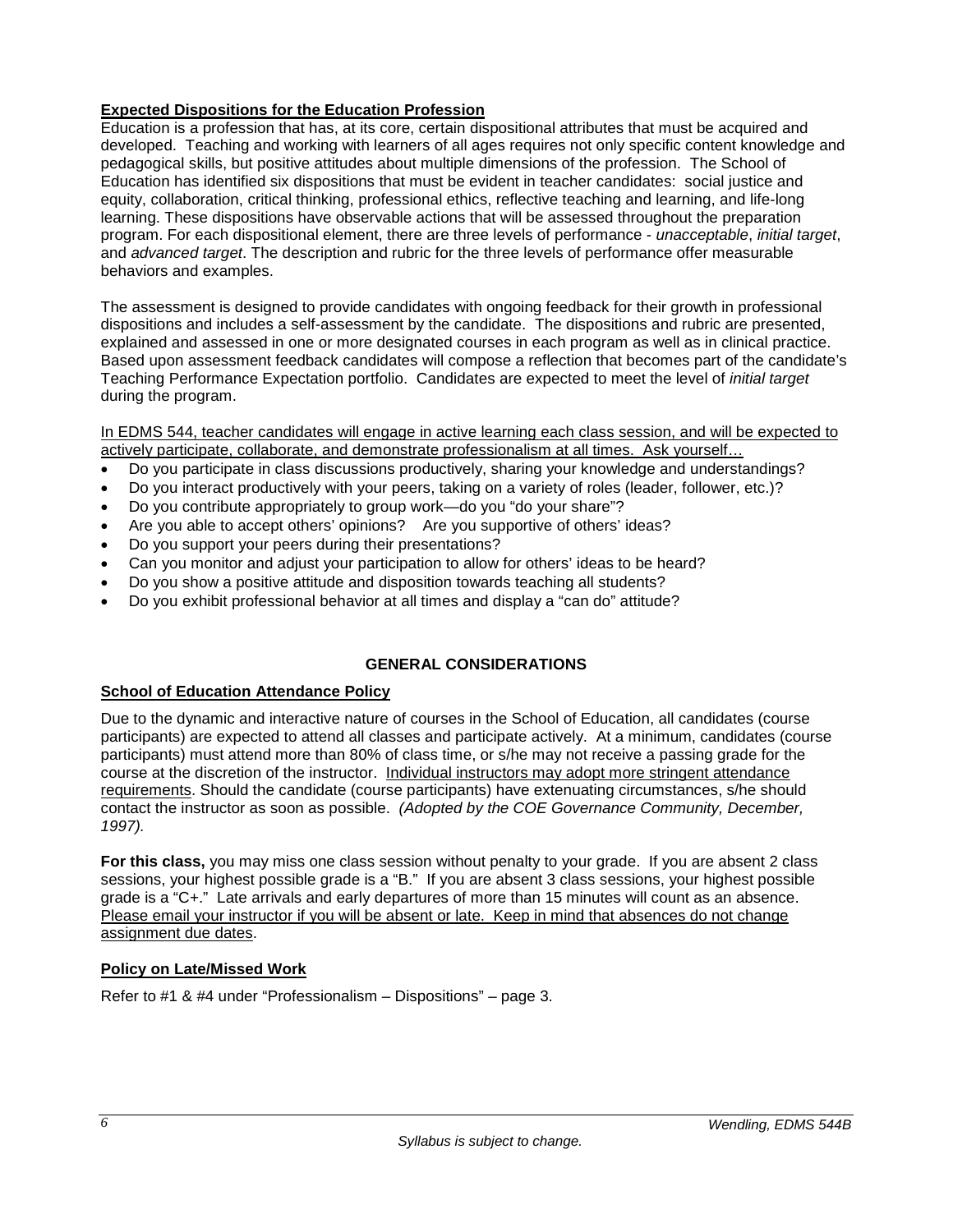# **CSUSM Academic Honesty Policy**

Students will be expected to adhere to standards of academic honesty and integrity, as outlined in the Student Academic Honesty Policy. All assignments must be original work, clear and error-free. All ideas/material that are borrowed from other sources must have appropriate references to the original sources. Any quoted material should give credit to the source and be punctuated accordingly.

Academic Honesty and Integrity: Students are responsible for honest completion and representation of their work. Your course catalog details the ethical standards and penalties for infractions. There will be zero tolerance for infractions. If you believe there has been an infraction by someone in the class, please bring it to the instructor's attention. The instructor reserves the right to discipline any student for academic dishonesty, in accordance with the general rules and regulations of the university. Disciplinary action may include the lowering of grades and/or the assignment of a failing grade for an exam, assignment, or the class as a whole.

Incidents of Academic Dishonesty will be reported to the Dean of Students. Sanctions at the University level may include suspension or expulsion from the University. Refer to the full Academic Honesty Policy at: [http://www.csusm.edu/policies/active/documents/Academic\\_Honesty\\_Policy.html](http://www.csusm.edu/policies/active/documents/Academic_Honesty_Policy.html)

# **Plagiarism**

As an educator, it is expected that each candidate (course participant) will do his/her own work, and contribute equally to group projects and processes. Plagiarism or cheating is unacceptable under any circumstances. If you are in doubt about whether your work is paraphrased or plagiarized see the Plagiarism Prevention for Students website [http://library.csusm.edu/plagiarism/index.html.](http://library.csusm.edu/plagiarism/index.html) If there are questions about academic honesty, please consult the University catalog.

## **Students with Disabilities Requiring Reasonable Accommodations**

Students with disabilities who require reasonable accommodations must be approved for services by providing appropriate and recent documentation to the Office of Disability Support Services (DSS). This office is located in Craven Hall 4300, and can be contacted by phone at (760) 750-4905, or TTY (760) 750- 4909. Students authorized by DSS to receive reasonable accommodations should meet with their instructor during office hours or, in order to ensure confidentiality, in a more private setting.

# **All University Writing Requirement**

A writing requirement of 2500 words is required in all CSUSM courses. You will achieve a significant writing experience in EDMS 544 through the following assignments: weekly reading journal responses, literature connection lesson plan, field trip project, oral history project, and various in-class writing prompts.

# **Use of Technology**

Candidates (course participants) are expected to demonstrate competency in the use of various forms of technology (i.e. word processing, electronic mail, Moodle, use of the Internet, and/or multimedia presentations). Specific requirements for course assignments with regard to technology are at the discretion of the instructor. Keep a digital copy of all assignments for use in your teaching portfolio. For this course, all assignments will be submitted in **hard copy** – unless an absence prevents submission in person.

## **Electronic Communication Protocol**

Electronic correspondence is a part of your professional interactions. If you need to contact the instructor, email is often the easiest way to do so. It is my intention to respond to all received e-mails in a timely manner. Please be reminded that e-mail and on-line discussions are a very specific form of communication, with their own nuances and etiquette. For instance, electronic messages sent in all upper case (or lower case) letters, major typos, or slang, often communicate more than the sender originally intended. With that said, please be mindful of all e-mail and on-line discussion messages you send to your colleagues, to faculty members in the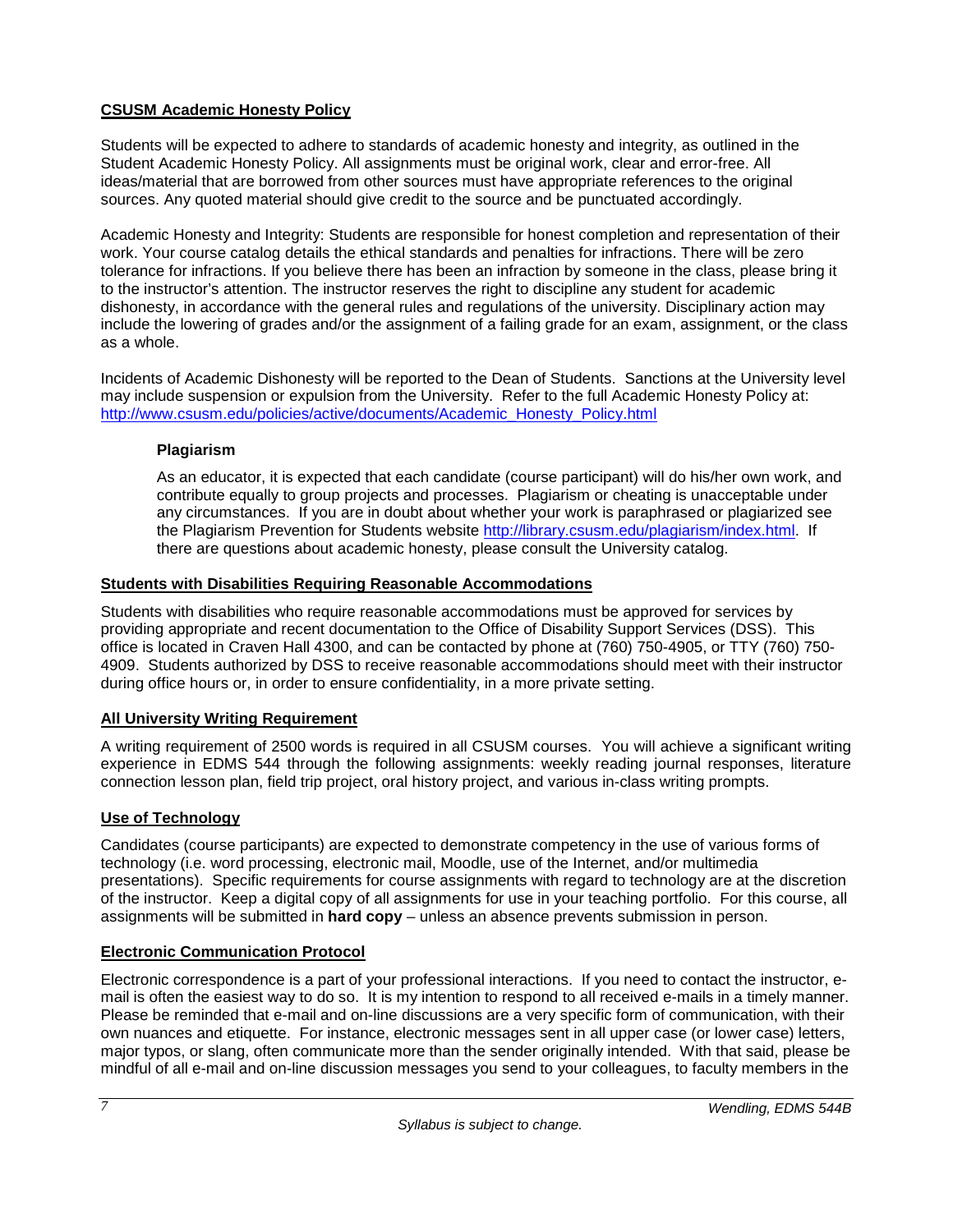School of Education, or to persons within the greater educational community. All electronic messages should be crafted with professionalism and care.

Things to consider:

- Would I say in person what this electronic message specifically says?
- How could this message be misconstrued?
- Does this message represent my highest self?
- Am I sending this electronic message to avoid a face-to-face conversation?

In addition, if there is ever a concern with an electronic message sent to you, please talk with the author in person in order to correct any confusion.

#### **COURSE REQUIREMENTS AND GRADED COURSE COMPONENTS**

*-- Due dates for assignments and weekly class schedule will be posted on Cougar Courses. --*

#### • *Reading Response Journals* (CLOs #1,2,3,4,5,6) *30 points*

The assigned readings provide an important foundation for your increasing understanding of how to effectively teach social studies and infuse the arts. To aid you in remembering the readings, and assist you with meaningful class participation, you are asked to respond to each reading assignment by coming to class with a typed, one-page response. Response journals will be collected at each class session and will only receive full points if completed by the date indicated in the schedule. A model will be provided.

Please structure each entry with:

- (1) your name and nicknumber,
- (2) reading identification (Chapter 8, for example),
- (3) key points from the reading, include page # (bulleted list, single-spaced, 12-font),
- (4) a paragraph following that connects the reading to your perspectives/experience (double-spaced),
- (5) one question the reading prompts you to ask.

You will permitted one "free pass" that can be used in place of one (1) journal. Five points will be deducted for each missing journal.

• *Finding the Social Studies in You!* (CLOs #2,6) *1 bonus point!*

Have you ever tried to explain who you are through six social studies disciplines? For this (required) assignment, you will reintroduce yourself to our class by sharing stories and material culture from your life that relate to six of our eight disciplines.

You may use photographs, drawings, objects, collections, your imagination, etc. Your in-class presentation will model a way to verbally and visually engage your students -- and will demonstrate your understanding of the disciplines you select. Aim to present for 5 minutes.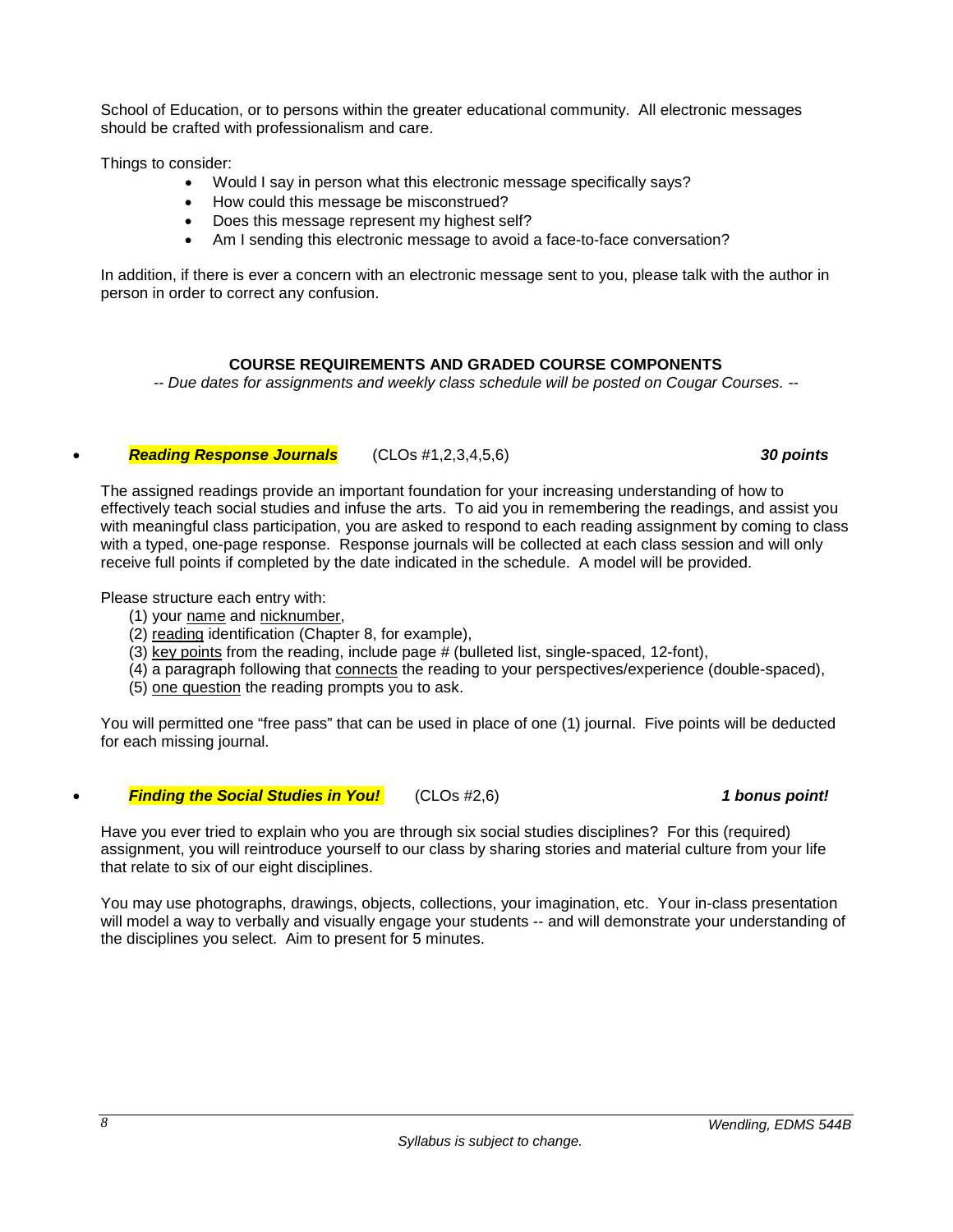**The following three assignments will link together to support a social studies unit plan centered around a Big Idea for your selected grade level (K-6)…**

## **\*\*\* NOTE: Full assignment guidelines can be found on Cougar Courses. \*\*\***

# • *Literature Connection – Lesson Plan… a partner assignment* (CLOs #1,2,4,5,6) *20 points*

A wealth of children's literature exists that strongly supports the state standards for teaching social studies. For this assignment you and your partners will select *one book* appropriate for the grade level unit you are developing. You will then dramatically present your book and explain how it can be used to advance children's thinking about key social studies concepts and the arts. You will create a handout for your colleagues and design a lesson that incorporates your book.

• *Community Field Trip Project… a partner assignment* (CLOs #1,2,3,5,6) *20 points*

In this assignment you and your Literature Connection partners will explore and share information about a field trip site in San Diego or Riverside County. By designing a variety of pre, during, and post-trip lessons, as well as higher level thinking questions and assessments, you will be able to plan an educational (rather than purely recreational) field trip.

• *Oral History Project … an individual assignment* (CLOs #1,2,3,4,5,6) *20 points*

Collecting oral histories is an exciting way to help children understand that "history" is found all around us and is being continually created. In this project, you will conduct an oral history interview of a person about a topic that relates to your social studies unit.

To support your interview and demonstrate the power of visual literacy and material culture, you will bring to class on the designated day a primary source object (artifact, document, photographs, etc.) of significance to the person/topic of the interview. We will then create a "classroom museum."

• *Mock Interview* (CLOs #1,2,3,4,5,6) *10 points*

Imagine you are at a job interview and were just asked: "How will you teach social studies in your classroom?" Knowing how to teach and structure learning in social studies, and then being able to express your understanding, can be two different abilities. In order to help you eloquently articulate the knowledge you gained through this course (and thereby increase your chances of getting hired!), as well as enhance your educational philosophy, you will participate in a mock interview during our last class. Preparing for the interview will also serve to reinforce the breath of knowledge you've gained in EDMS 544—in history, geography, economics, political science, anthropology, religion, sociology, psychology…plus instructional strategies, standards and assessments.

| <b>ASSIGNMENT</b>                   | <b>POINTS</b> |                                           |
|-------------------------------------|---------------|-------------------------------------------|
| Professionalism/Reading Journals    | 30 points     |                                           |
| Social Studies in You!              | 1 bonus point |                                           |
| Literature Connection - Lesson Plan | 20 points     |                                           |
| <b>Field Trip Project</b>           | 20 points     |                                           |
| <b>Oral History Project</b>         | 20 points     |                                           |
| Mock Interview                      | 10 points     |                                           |
|                                     |               |                                           |
| <b>TOTAL:</b>                       | 100 points    | (There is no final exam for this course.) |